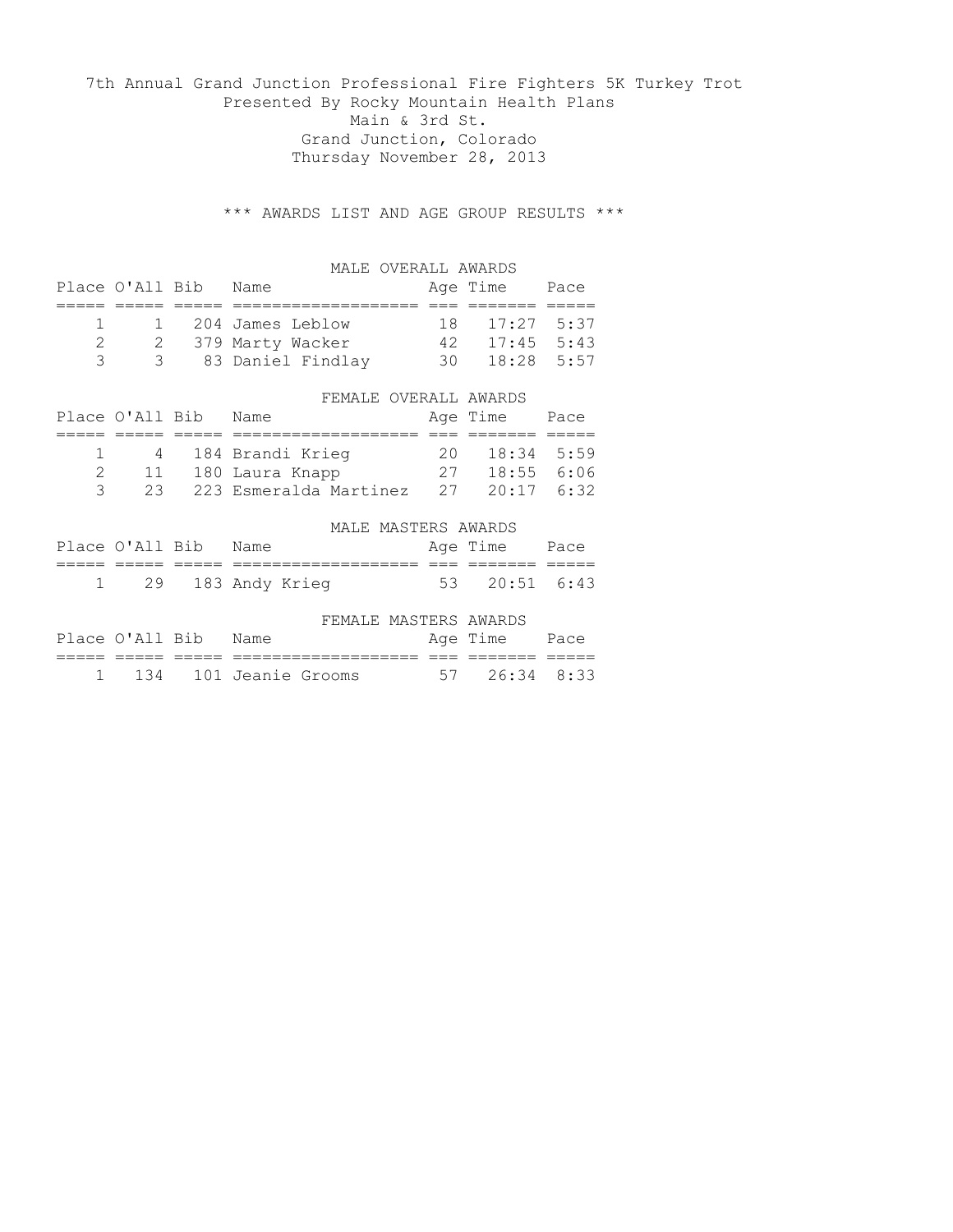|                |                 |         | FEMALE AGE GROUP:       |      | $1 - 17$                            |                  |
|----------------|-----------------|---------|-------------------------|------|-------------------------------------|------------------|
|                | Place O'All Bib | $=====$ | Name<br>============    | $==$ | Age Time<br>$=$ $=$ $=$ $=$ $=$ $=$ | Pace<br>$======$ |
| 1              | 35              |         | 49 Tianna Collins       | 16   | 21:18                               | 6:52             |
| $\overline{c}$ | 53              |         | 449 Cassi Ahrens        | 17   | 22:22                               | 7:12             |
| 3              | 77              |         | 45 Tiffany Clock        | 17   | 23:29                               | 7:34             |
| 4              | 78              | 370     | Taylor Valentine        | 16   | 23:31                               | 7:35             |
| 5              | 94              |         | 213 Andrea Lielkoks     | 15   | 24:18                               | 7:50             |
| 6              | 114             |         | 125 Milan Haupt         | 15   | 25:41                               | 8:16             |
| 7              | 119             |         | 123 Ella Haupt          | 10   | 26:01                               | 8:23             |
| 8              | 135             |         | 380 Michaela Wacker     | 15   | 26:43                               | 8:36             |
| 9              | 151             |         | 420 Alyssa Kelly        | 11   | 27:24                               | 8:49             |
| 10             | 152             |         | 444 Aubrey Andre        | 11   | 27:24                               | 8:50             |
| 11             | 153             |         | 446 Haylin McCulloch    | 12   | 27:25                               | 8:50             |
| 12             | 154             |         | 445 Tawny Roberts       | 11   | 27:25                               | 8:50             |
| 13             | 165             | 44      | Tia Clock               | 17   | 28:03                               | 9:02             |
| 14             | 180             |         | 438 Elizabeth Hirschbuh | 15   | 28:47                               | 9:16             |
| 15             | 206             |         | 435 Kamryn Vonburg      | 10   | 29:42                               | 9:34             |
| 16             | 216             |         | 327 Hanna Starritt      | 17   | 30:20                               | 9:46             |
| 17             | 227             |         | 322 Aubrey Stafford     | 16   | 31:06 10:01                         |                  |
| 18             | 255             |         | 317 Jacque Soychak      | 17   | 32:17 10:24                         |                  |
| 19             | 257             |         | 361 Kaylie Thompson     | 14   | 32:28 10:27                         |                  |
| 20             | 261             |         | 14 Rhiley Anderson      | 17   | 32:40 10:31                         |                  |
| 21             | 268             |         | 367 Nicole Twardowski   | 16   |                                     | 32:57 10:37      |
| 22             | 273             |         | 19 Zoe Arellano         | 13   | 33:19 10:44                         |                  |
| 23             | 285             |         | 170 Rachael Keeler      | 16   |                                     | 33:59 10:57      |
| 24             | 297             |         | 359 Sabrina Thigpen     | 9    |                                     | 34:59 11:16      |
| 25             | 299             |         | 332 Abagail Steele      | 13   |                                     | 35:02 11:17      |
| 26             | 306             |         | 343 Taegan Stewart      | 14   | 35:19 11:22                         |                  |
| 27             | 317             |         | 212 Alexia Lewis        | 13   |                                     | 36:42 11:49      |
| 28             | 319             |         | 279 Aiko Poteet         | 13   | 36:49 11:51                         |                  |
| 29             | 320             |         | 281 Dixie Poteet        | 15   | 36:49 11:51                         |                  |
| 30             | 344             |         | 52 Jasmine Cook         | 10   | 39:04                               | 12:35            |
| 31             | 357             | 8       | Haeley Anderson         | 9    |                                     | 40:39 13:06      |
| 32             | 367             |         | 326 Gabrelle Stanford   | 17   |                                     | 42:53 13:49      |
| 33             | 377             |         | 451 Isabel Foster       | 7    |                                     | 46:21 14:55      |
| 34             | 379             |         | 276 Sophia Petrandis    | 10   |                                     | 46:49 15:05      |
| 35             | 388             |         | 408 Teddie Anest        | 10   |                                     | 48:59 15:46      |
| 36             | 390             | 25      | Abbygale Bertram        | 10   | 49:25                               | 15:55            |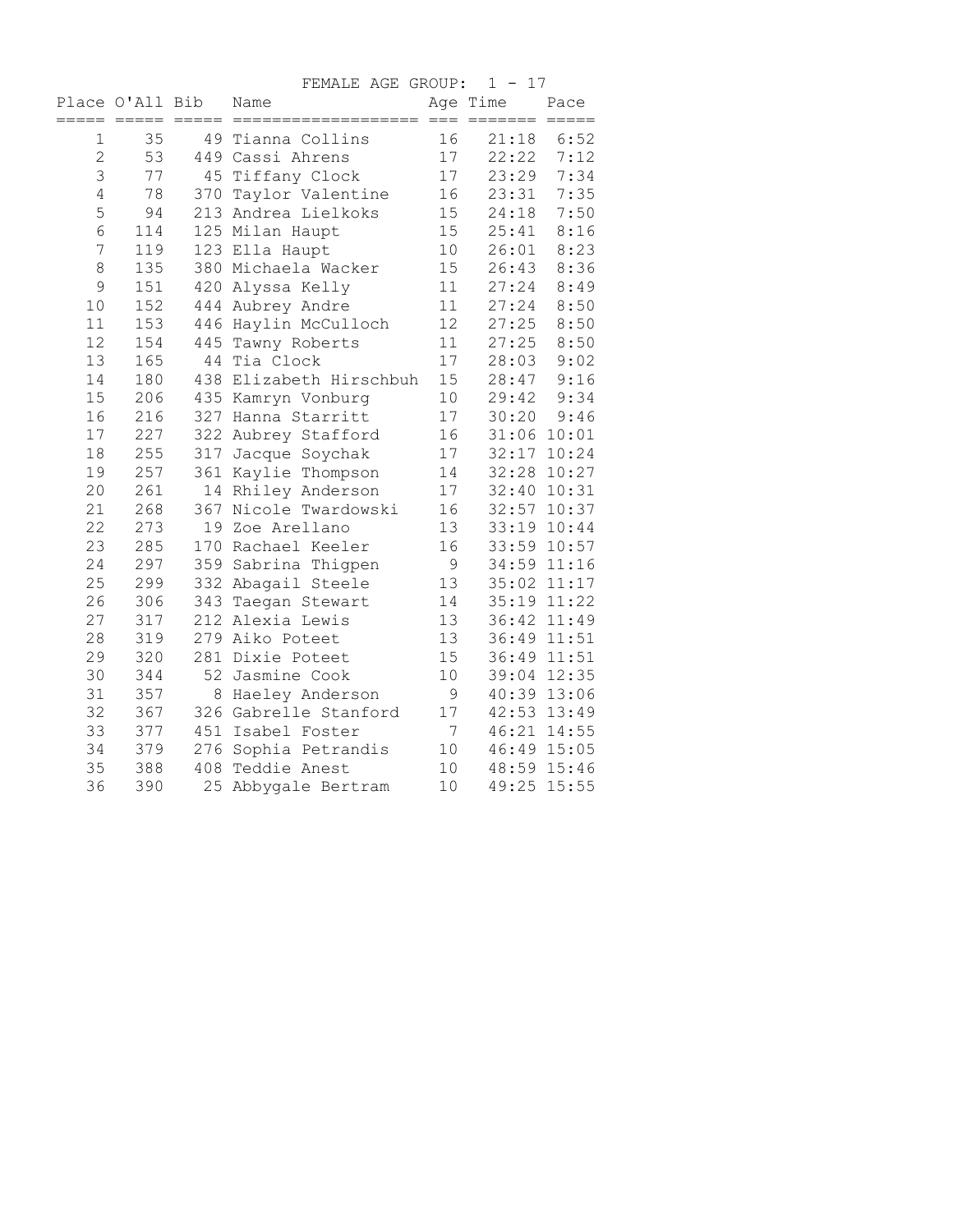|                |                 |         | MALE AGE GROUP:         |                 | $1 - 17$    |             |
|----------------|-----------------|---------|-------------------------|-----------------|-------------|-------------|
|                | Place O'All Bib |         | Name                    |                 | Age Time    | Pace        |
|                |                 | $=====$ |                         | $=$             |             |             |
| 1              | 6               |         | 46 Tyrell Clock         | 17              | 18:38       | 6:00        |
| $\mathbf{2}$   | 7               |         | 235 J.T. McLaughlin     | 16              | 18:41       | 6:01        |
| 3              | 8               |         | 205 Jared Leblow        | 14              | 18:43       | 6:02        |
| $\overline{4}$ | $\mathsf 9$     |         | 337 Austin Stelmach     | 16              | 18:50       | 6:04        |
| 5              | 12              |         | 293 Xavier Renteria     | 14              | 18:57       | 6:06        |
| 6              | 13              |         | 422 Parker Davis-Mcdoug | 16              | 18:58       | 6:07        |
| 7              | 16              |         | 179 Kyle Kincaid        | 16              | 19:24       | 6:15        |
| 8              | 17              |         | 95 Marshall Gore        | 17              | 19:41       | 6:21        |
| 9              | 21              |         | 245 Johnny Moir         | 15              | 20:08       | 6:29        |
| 10             | 27              |         | 459 Jed Wilson          | 15              | 20:44       | 6:41        |
| 11             | 30              |         | 373 Teague Van Pelt     | 16              | 20:59       | 6:46        |
| 12             | 33              |         | 122 Cole Haupt          | 13              | 21:08       | 6:48        |
| 13             | 36              |         | 450 Timothy Chandler    | 17              | 21:28       | 6:55        |
| 14             | 37              |         | 336 Matt Steele         | 16              | 21:29       | 6:55        |
| 15             | 38              |         | 292 Santiago Renteria   | 9               | 21:35       | 6:57        |
| 16             | 42              |         | 320 Ben Spomer          | 14              | 21:46       | 7:01        |
| 17             | 44              |         | 439 Joseph Hirschbuhl   | 13              | 21:52       | 7:03        |
| 18             | 55              |         | 284 Blake Qualls        | 16              | 22:25       | 7:13        |
| 19             | 58              | 117     | Logan Harrington        | 13              | 22:28       | 7:14        |
| 20             | 64              | 1       | Timothy Abercrombie     | 10              | 22:54       | 7:23        |
| 21             | 67              |         | 406 Cason Gisner        | 12 <sup>°</sup> | 22:59       | 7:24        |
| 22             | 68              |         | 405 Klayton Carville    | 14              | 23:01       | 7:25        |
| 23             | 74              |         | 206 Jordan Leblow       | 9               | 23:21       | 7:31        |
| 24             | 75              |         | 154 Jakob Hulquest      | 13              | 23:23       | 7:32        |
| 25             | 85              | 4       | Blake Andersen          | 13              | 23:53       | 7:41        |
| 26             | 92              |         | 87 Kirk Fletcher        | 16              | 24:15       | 7:49        |
| 27             | 93              |         | 458 Tony Cavaliere      | 16              | 24:15       | 7:49        |
| 28             | 130             |         | 96 Clayton Gray         | 14              | 26:26       | 8:31        |
| 29             | 142             |         | 437 Bryan Lee           | 15              | 27:00       | 8:42        |
| 30             | 143             |         | 434 Trevor Vonburg      | 12              | 27:00       | 8:42        |
| 31             | 145             |         | 258 Luke Oleson         | 12              | 27:02       | 8:42        |
| 32             | 185             |         | 268 Alec Osborne        | 16              | 29:04       | 9:22        |
| 33             | 190             |         | 341 Jaden Stewart       | 11              | 29:12       | 9:24        |
| 34             | 209             |         | 116 Micah Hanly         | 10              | 30:01       | 9:40        |
| 35             | 222             |         | 232 Adam McGovern       | $17\,$          | 30:48       | 9:55        |
| 36             | 229             |         | 323 Austin Stafford     | 10              | 31:07 10:01 |             |
| 37             | 233             |         | 221 Railin Manchester   | 11              |             | 31:23 10:06 |
| 38             | 239             |         | 325 Parker Stanfield    | 11              |             | 31:32 10:09 |
| 39             | 248             |         | 15 Antonio Archuleta    | 17              | 32:09 10:21 |             |
| 40             | 275             |         | 6 Atley Anderson        | 6               | 33:21 10:44 |             |
| 41             | 278             |         | 23 Seven Beagley        | 13              | 33:34 10:49 |             |
| 42             | 282             |         | 413 Jamarcus Cameron    | 7               | 33:47 10:53 |             |
| 43             | 293             | 7       | Derek Anderson          | 8               | 34:34 11:08 |             |
| 44             | 312             |         | 203 Parker Leaverton    | $\,8\,$         | 36:10 11:39 |             |
| 45             | 325             |         | 240 Alex Gomez          | 17              | 37:21       | 12:02       |
| 46             | 332             |         | 264 Danny Omerigic      | 13              | 37:57 12:13 |             |
| 47             | 334             |         | 364 Patrick Tobin       | 10              | 38:03 12:15 |             |
| 48             | 362             |         | 107 Jacob Haifley       | 10              | 41:36 13:24 |             |
| 49             | 365             |         | 324 Jake Stanfield      | 9               | 41:59 13:31 |             |
| 50             | 371             |         | 386 Samuel Weirath      | 8               | 44:30 14:20 |             |
|                |                 |         |                         |                 |             |             |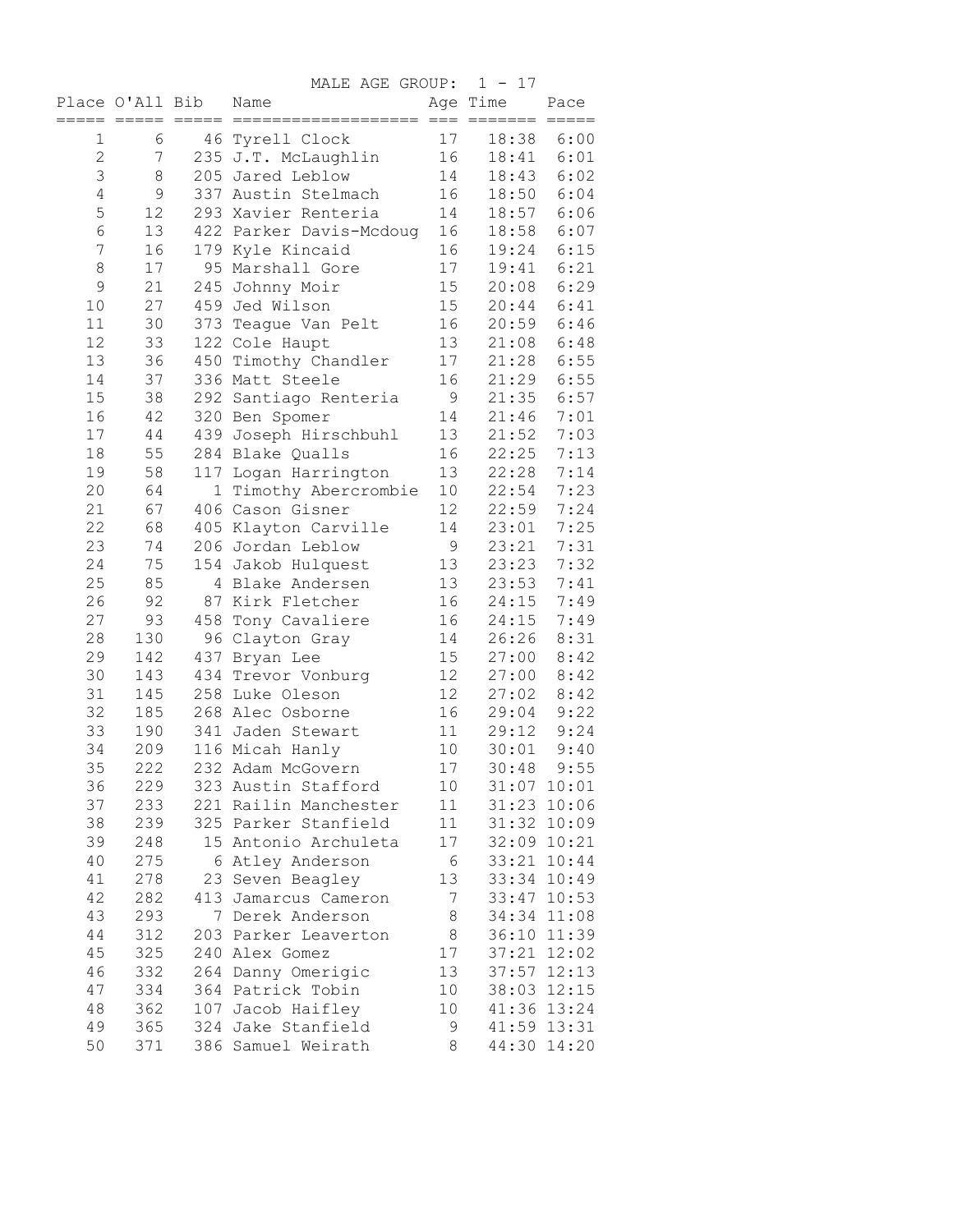|                |                 |     | FEMALE AGE GROUP:       |    | $18 - 23$   |                |
|----------------|-----------------|-----|-------------------------|----|-------------|----------------|
|                | Place O'All Bib |     | Name                    |    | Age Time    | Pace           |
| 1              | 31              |     | 176 Sarah Kem           | 19 | 21:05       | 6:47           |
| 2              | 46              |     | 76 Josefin Edwall       | 20 | 22:02       | 7:06           |
| 3              | 49              |     | 105 Avelicia Guzman     | 20 | 22:08       | 7:08           |
| $\overline{4}$ | 69              |     | 383 Fiona Weeks         | 23 | 23:05       | 7:26           |
| 5              | 96              |     | 334 Brittanie Steele    | 23 | 24:26       | 7:52           |
| 6              | 100             |     | 186 Sami Krieg          | 21 | 24:45       | 7:58           |
| 7              | 128             |     | 294 Jordyn Rienks       | 21 | 26:19       | 8:29           |
| 8              | 159             |     | 318 Meredith Soychak    | 19 | 27:46       | 8:56           |
| 9              | 160             |     | 251 McKenzie Nelson-Bue | 18 | 27:47       | 8:57           |
| 10             | 162             |     | 288 Caitlin Reiner      | 18 | 27:50       | 8:58           |
| 11             | 170             |     | 187 Jessie Kriegshauser | 23 | 28:09       | 9:04           |
| 12             | 179             |     | 214 Erin Lielkoks       | 18 | 28:42       | 9:15           |
| 13             | 197             |     | 433 Lauren Wicklund     | 21 | 29:31       | 9:30           |
| 14             | 218             |     | 285 Kayla Reece         | 21 |             | $30:30$ $9:49$ |
| 15             | 244             |     | 68 Erin Diedrich        | 20 |             | 31:50 10:15    |
| 16             | 252             |     | 375 Lexxi Varner        | 21 |             | 32:13 10:23    |
| 17             | 259             |     | 331 Mary Steel          | 21 |             | 32:29 10:28    |
| 18             | 266             |     | 319 Stefani Soychak     | 22 |             | 32:49 10:34    |
| 19             | 271             |     | 238 Rea McLaughlin      | 18 |             | 33:11 10:41    |
| 20             | 277             |     | 423 Hannah Englbrecht   | 19 | 33:25 10:46 |                |
| 21             | 286             | 409 | Sarah Nicks             | 23 | 34:07       | 10:59          |
| 22             | 296             |     | 362 Jacklyn Thrapp      | 21 |             | 34:59 11:16    |
| 23             | 313             |     | 65 Jessica Deters       | 19 |             | 36:19 11:42    |
| 24             | 314             |     | 401 Hazel Ann Zaballero | 20 | 36:20 11:42 |                |
| 25             | 349             |     | 118 Sara Harrison       | 21 |             | 39:34 12:44    |
| 26             | 355             |     | 301 Kaylee Romo         | 19 |             | 40:28 13:02    |
| 27             | 384             |     | 384 Hannah Weickert     | 18 |             | 48:31 15:37    |

MALE AGE GROUP: 18 - 23

|    | Place O'All Bib |     | Name                |    | Age Time | Pace  |
|----|-----------------|-----|---------------------|----|----------|-------|
|    |                 |     |                     |    |          |       |
| 1  | 14              |     | 92 Jeffrey Gonzales | 21 | 19:04    | 6:08  |
| 2  | 15              |     | 372 Samuel Van Pelt | 20 | 19:09    | 6:10  |
| 3  | 18              | 309 | Woody Seagren       | 22 | 19:54    | 6:25  |
| 4  | 19              |     | 457 Kyle Thornburg  | 20 | 19:56    | 6:25  |
| 5  | 22              |     | 378 Cody Volt       | 18 | 20:08    | 6:29  |
| 6  | 26              |     | 60 Scott Davison    | 21 | 20:44    | 6:41  |
| 7  | 28              |     | 305 Carl Scheevel   | 18 | 20:49    | 6:43  |
| 8  | 51              |     | 428 Andrew Maier    | 22 | 22:15    | 7:10  |
| 9  | 54              |     | 381 Tyler Wacker    | 19 | 22:25    | 7:13  |
| 10 | 89              |     | 265 Grayson Oroark  | 21 | 24:05    | 7:46  |
| 11 | 138             |     | 141 Calan Hoppe     | 22 | 26:51    | 8:39  |
| 12 | 246             |     | 70 Kelly Doggett    | 22 | 31:54    | 10:16 |
| 13 | 333             |     | 402 Albert Gonzalez | 20 | 38:03    | 12:15 |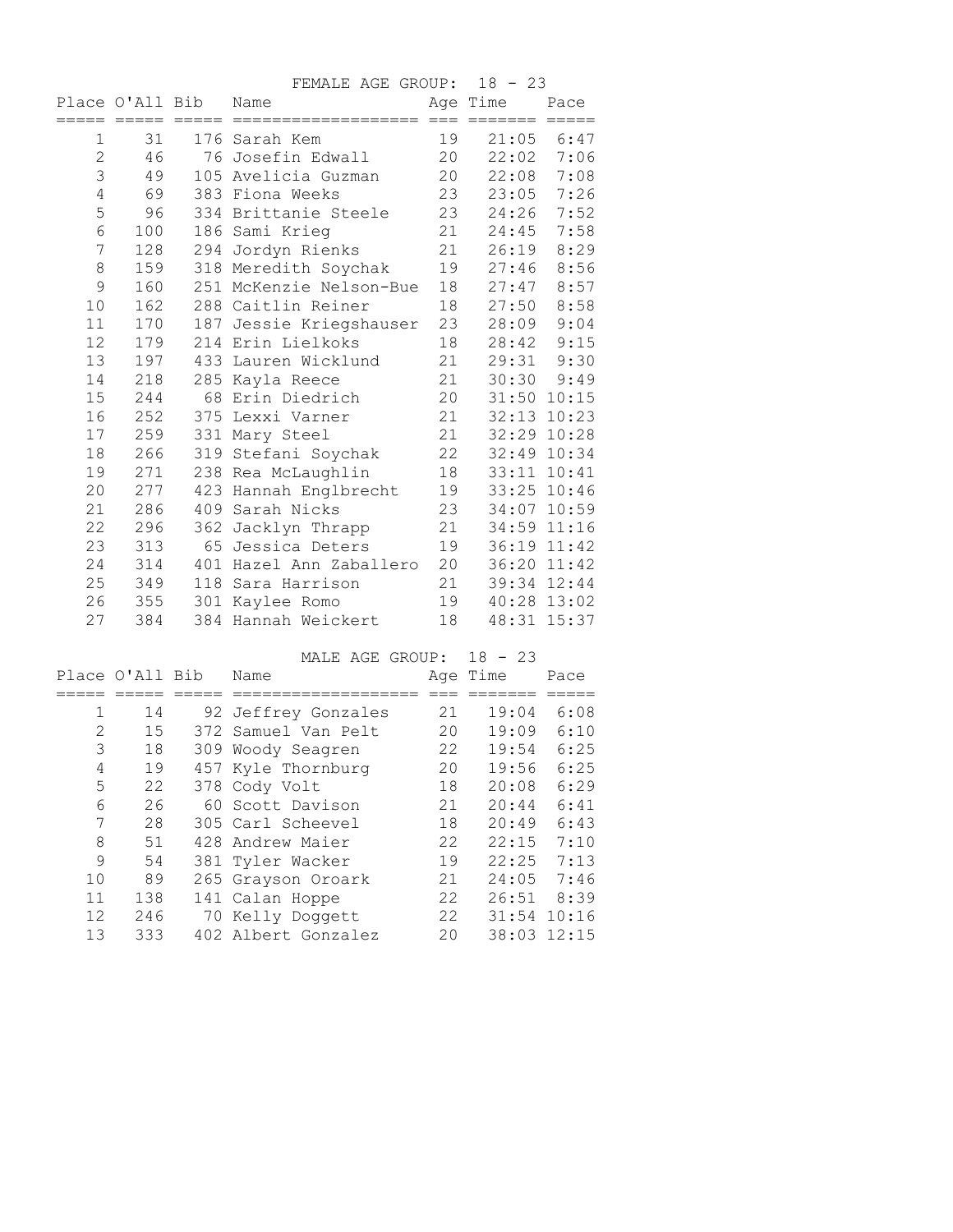|              |                 |     | FEMALE AGE GROUP:       |    | 24 - 29  |                |
|--------------|-----------------|-----|-------------------------|----|----------|----------------|
|              | Place O'All Bib |     | Name                    |    | Age Time | Pace           |
|              |                 |     | ==================      |    |          |                |
| 1            | 71              |     | 163 Angelica Jestrovich | 27 | 23:20    | 7:31           |
| $\mathbf{2}$ | 101             |     | 82 Claire Findlay       | 28 | 24:57    | 8:02           |
| 3            | 112             |     | 366 Reanna Trottier     | 24 | 25:36    | 8:15           |
| 4            | 124             | 339 | Andrea Stewart          | 28 | 26:10    | 8:26           |
| 5            | 161             |     | 246 Sparky Moir         | 27 | 27:50    | 8:58           |
| 6            | 173             |     | 79 Stacy Falsone        | 29 | 28:12    | 9:05           |
| 7            | 174             |     | 414 Whitney Szabo       | 25 | 28:21    | 9:08           |
| 8            | 176             | 254 | Trisha Nielson          | 27 | 28:30    | 9:11           |
| 9            | 200             |     | 303 Emily Rose          | 29 | 29:34    | 9:31           |
| 10           | 208             |     | 54 Lyndsey Coup         | 26 | 29:46    | 9:35           |
| 11           | 221             |     | 109 Jessica Haley       | 29 |          | $30:45$ $9:54$ |
| 12           | 236             | 447 | Katie Tietz             | 28 |          | 31:28 10:08    |
| 13           | 241             |     | 443 Corey Simon         | 28 | 31:37    | 10:11          |
| 14           | 258             |     | 329 Amanda Steel        | 26 |          | 32:28 10:27    |
| 15           | 290             |     | 193 Clarcie Kurtzman    | 26 | 34:20    | 11:03          |
| 16           | 298             |     | 425 McKenzie Siersma    | 26 |          | 35:00 11:16    |
| 17           | 301             | 299 | Jennifer Rollins        | 28 |          | 35:05 11:18    |
| 18           | 303             |     | 441 Caroline Takaki     | 24 |          | 35:10 11:19    |
| 19           | 304             |     | 454 Abbie Thompson      | 25 |          | 35:10 11:20    |
| 20           | 369             |     | 230 Maureen McDonnell   | 26 |          | 44:22 14:17    |
| 21           | 375             |     | 269 Dani Ould           | 26 |          | 45:29 14:39    |

MALE AGE GROUP: 24 - 29 Place O'All Bib Name Age Time Pace ===== ===== ===== =================== === ======= ===== 1 5 197 Taylor Larsen 26 18:37 6:00 2 10 157 Patrick Hummel 29 18:50 6:04 3 34 61 Ross Deardorff 29 21:17 6:51 4 56 340 Danny Stewart 28 22:27 7:14 5 62 352 Carter Synhorst 26 22:50 7:21 6 113 426 Eric Siersma 29 25:37 8:15 7 117 266 Maxwell Oroark 24 25:58 8:22 8 123 192 Benjamin Kurtzman 29 26:08 8:25 9 126 374 Jason Varner 26 26:17 8:28 10 147 51 Darren Coltrinari 29 27:14 8:46 11 223 159 Shane Jacobson 25 30:54 9:57 12 341 427 Chris Schnell 29 38:52 12:31 13 348 72 Skyler Doggett 26 39:33 12:44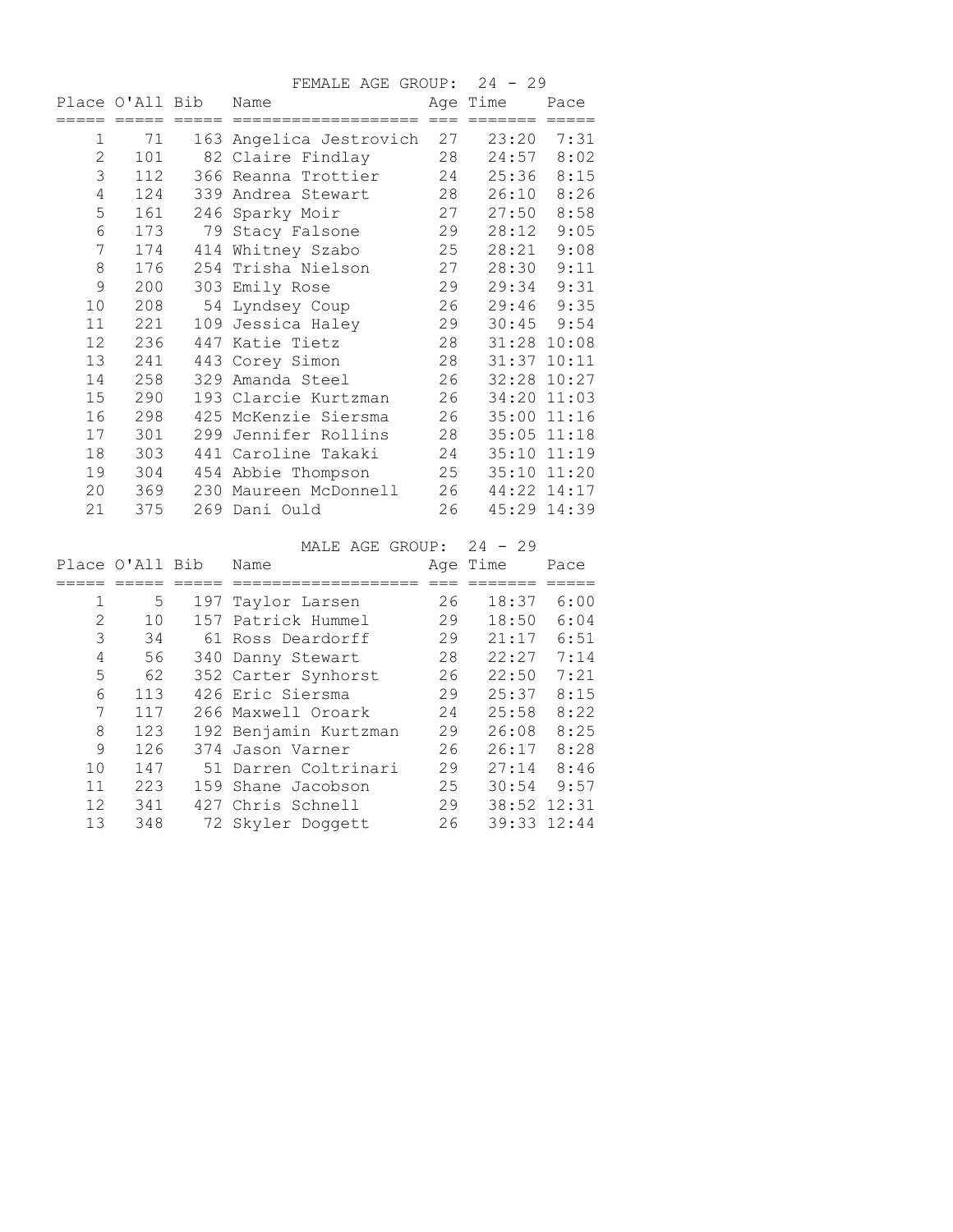FEMALE AGE GROUP: 30 - 39

|                | $=====$ | Place O'All Bib<br>$=====$ | r onvou riou divour.<br>Name<br>=================== === ======= ===== |          | Age Time    | Pace                       |
|----------------|---------|----------------------------|-----------------------------------------------------------------------|----------|-------------|----------------------------|
| 1              | 52      |                            | 357 Julie Thigpen                                                     | 39       | 22:18       | 7:11                       |
| $\overline{2}$ | 57      |                            | 391 Sherry Williams                                                   | 39       | 22:27       | 7:14                       |
| 3              | 72      |                            | 10 Laura Anderson                                                     | 33       | 23:21       | 7:31                       |
| $\overline{4}$ | 80      |                            | 417 Bree Pease                                                        | 33       | 23:35       | 7:36                       |
| 5              | 82      |                            | 311 Ali Seitz                                                         | 37       | 23:39       | 7:37                       |
| 6              | 90      |                            | 77 Katherine Eirwin                                                   | 31       | 24:09       | 7:47                       |
| 7              | 95      |                            | 40 Shelley Carpenter                                                  | 34       | 24:23       | 7:51                       |
| 8              | 120     |                            | 222 Melinda Marks                                                     | 34       | 26:06       | 8:24                       |
| $\mathcal{G}$  | 127     |                            | 137 Emily Hines                                                       | 30       | 26:18       | 8:28                       |
| 10             | 139     |                            | 165 Angela Johnson                                                    | 39       | 26:52       | 8:39                       |
| 11             | 150     |                            | 271 Linda Parsons                                                     | 33       | 27:24       | 8:49                       |
| 12             | 164     |                            | 38 Julie Carpenter                                                    | 39       | 28:00       | 9:01                       |
| 13             | 168     |                            | 244 Ilana Moir                                                        | 32       | 28:07       | 9:03                       |
| 14             | 169     |                            | 58 Michelle Cramer                                                    | 35       | 28:08       | 9:04                       |
| 15             | 171     |                            | 138 Corey Hinman                                                      | 38       | 28:10       | 9:04                       |
| 16             | 172     |                            | 387 Angela Wetzel                                                     | 37       | 28:11       | 9:05                       |
| 17             | 175     |                            | 345 Colleen Stout                                                     | 31       | 28:26       | 9:09                       |
| 18             | 178     |                            | 242 Crissa Mettler                                                    | 35       | 28:40       | 9:14                       |
| 19             | 183     |                            | 194 Kate Lancaster                                                    | 38       | 28:57       | 9:19                       |
| 20             | 187     |                            | 3 Itzaxo Amarica                                                      | 39       | 29:09       | 9:23                       |
| 21             | 191     |                            | 260 Emily Oliver                                                      | 31       | 29:14       | 9:25                       |
| 22             | 194     |                            | 296 Staci Rinderle                                                    | 34       | 29:21       | 9:27                       |
| 23             | 199     |                            | 291 Marce Renteria                                                    | 38       | 29:33       | 9:31                       |
| 24             | 211     |                            | 403 Kimberly Carville                                                 | 39       | 30:04       | 9:41                       |
| 25             | 217     |                            | 390 Debra Williams                                                    | 37       | 30:22       | 9:47                       |
| 26             | 232     |                            | 436 Toni Lee                                                          | 38       |             | 31:17 10:04                |
| 27             | 243     |                            | 239 Valerie Medina                                                    | 32       |             | 31:40 10:12                |
| 28             | 247     |                            | 312 Janean Sheley                                                     | 30       |             | 31:56 10:17                |
| 29             | 249     |                            | 127 Carolee Hawkins                                                   | 32       |             | 32:09 10:21                |
| 30             | 250     |                            | 140 Aubrey Hoffman                                                    | 31       |             | 32:11 10:22                |
| 31             | 256     |                            | 11 Megan Anderson                                                     | 31       |             | 32:24 10:26                |
| 32             | 263     |                            | 224 Amber Mason                                                       | 33       |             | 32:48 10:34                |
| 33             | 265     |                            | 429 Shana Peterson                                                    | 37       |             | 32:49 10:34                |
| 34             | 276     |                            | 66 Teresa Detton                                                      | 34       |             | 33:24 10:45                |
| 35             | 279     |                            | 335 Heather Steele                                                    | 36       |             | 33:35 10:49                |
| 36             | 280     |                            | 48 Katie Coleman                                                      | 32       |             | 33:36 10:49                |
| 37             | 288     |                            | 396 Faith Wilson                                                      | 32       |             | 34:16 11:02                |
| 38             | 289     |                            | 173 Lauren Kelley                                                     | 32       |             | 34:19 11:03                |
| 39             | 300     |                            | 151 Ivy Howey                                                         | 33       |             | 35:03 11:17                |
| 40             | 305     |                            | 300 Mindy Rollins                                                     | 30       |             | 35:15 11:21                |
| 41             | 309     |                            | 442 Samatha Schaefers                                                 | 30       |             | 35:30 11:26                |
| 42             | 315     |                            | 26 Lisa Birmingham                                                    | 39       |             | 36:22 11:43                |
| 43             | 316     |                            | 195 Jennifer Larsen                                                   | 30       |             | 36:25 11:43                |
| 44             | 318     |                            | 302 Nicole Romo                                                       | 39       |             | 36:43 11:49                |
| 45             | 328     |                            | 424 Sara Bailey                                                       | 32       |             | 37:34 12:06                |
| 46             | 336     |                            | 363 Heather Tobin                                                     | 37       |             | 38:26 12:22                |
| 47             | 350     |                            | 64 Amy Deschamp                                                       | 37       |             | 39:39 12:46                |
| 48             | 352     |                            | 397 Alisa Wise                                                        | 34       |             | 39:46 12:48                |
| 49             | 359     |                            | 86 Jasmine Fitzgibbons                                                | 38       |             | 41:21 13:19                |
| 50             | 360     |                            | 209 Elizabeth Lee                                                     | 36       |             | 41:24 13:20                |
| 51             | 361     |                            | 35 Hilary Burkes                                                      | 33       |             | 41:32 13:22                |
| 52             | 364     |                            | 108 Tiffany Haifley                                                   | 35       |             | 41:47 13:27                |
| 53             | 366     |                            | 218 Kamie Long                                                        | 32       |             | 42:48 13:47                |
| 54             | 378     |                            | 89 Amanda Foster                                                      | 37<br>36 |             | 46:21 14:56                |
| 55             | 380     |                            | 57 Kristine Cox                                                       | 34       |             | 46:50 15:05<br>47:59 15:27 |
| 56             | 383     |                            | 120 Katie Hauff                                                       |          |             |                            |
| 57             | 385     |                            | 356 Julia Thaxton                                                     | 32       | 48:43 15:41 |                            |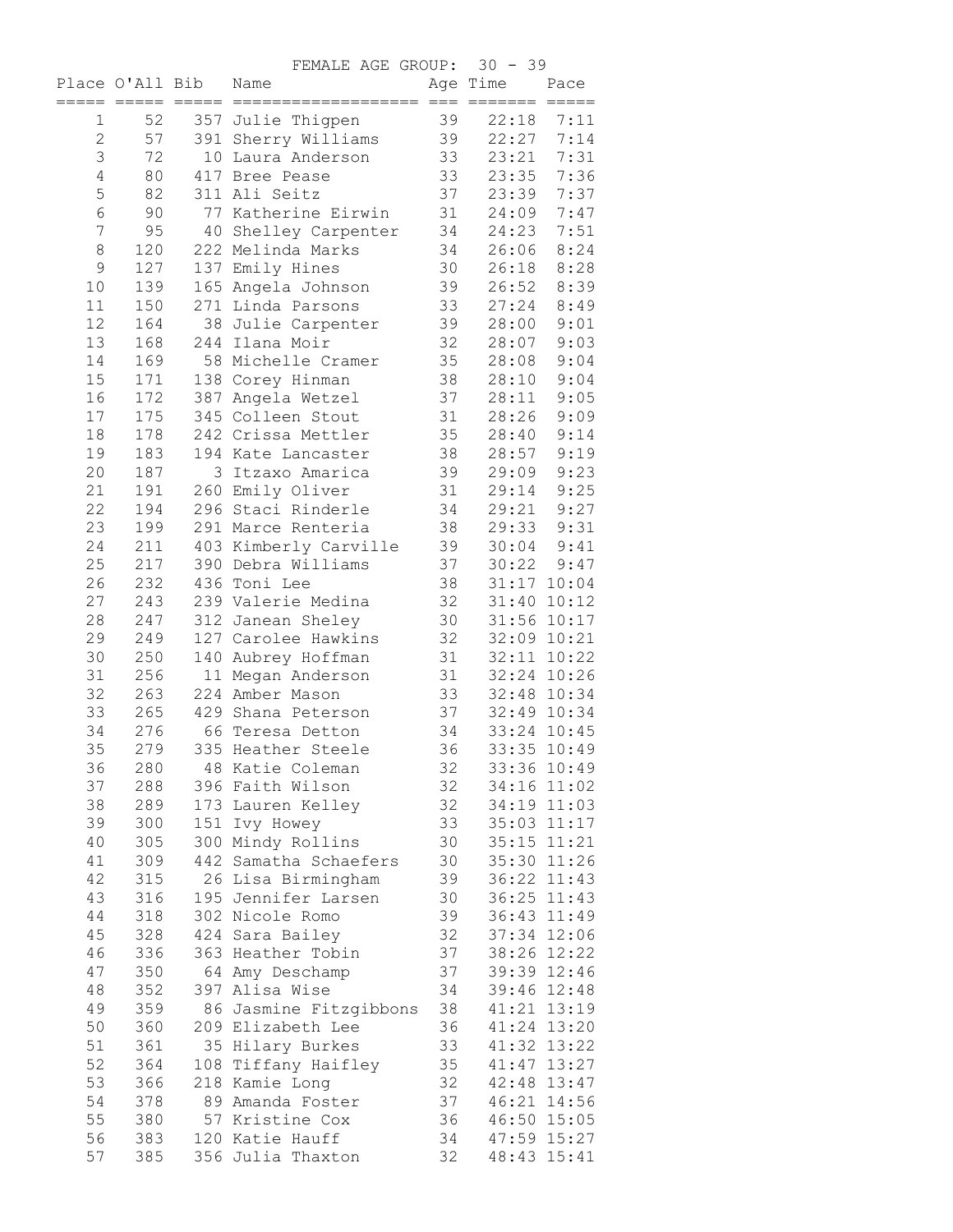MALE AGE GROUP: 30 - 39

|                | Place O'All Bib |                 | Name                  |    | Age Time                | Pace           |
|----------------|-----------------|-----------------|-----------------------|----|-------------------------|----------------|
| =====          | $=$ $=$ $=$ $=$ | $=$ $=$ $=$ $=$ | $=$ = = = = = = = $=$ |    | $=$ $=$ $=$ $=$ $=$ $=$ | $== == == ==$  |
| 1              | 20              |                 | 90 Jeff Friedman      | 30 | 19:57                   | 6:26           |
| $\overline{2}$ | 25              |                 | 456 Sheldon Revis     | 37 | 20:40                   | 6:40           |
| 3              | 50              |                 | 210 Kenny Levad       | 36 | 22:12                   | 7:09           |
| $\overline{4}$ | 70              |                 | 102 Matt Guccini      | 39 | 23:16                   | 7:30           |
| 5              | 79              |                 | 85 Glenn Fitzgibbons  | 39 | 23:34                   | 7:35           |
| 6              | 83              |                 | 156 Kevin Hulquest    | 39 | 23:44                   | 7:39           |
| 7              | 87              |                 | 219 Ken Long          | 36 | 23:58                   | 7:43           |
| 8              | 102             |                 | 153 Benjamin Hughes   | 30 | 24:58                   | 8:02           |
| 9              | 106             |                 | 411 Miley Lucas       | 33 | 25:13                   | 8:07           |
| 10             | 108             |                 | 304 Gabe Rose         | 31 | 25:21                   | 8:10           |
| 11             | 110             |                 | 226 Jeremy Mattingley | 37 | 25:29                   | 8:12           |
| 12             | 111             |                 | 261 Matthew Oliver    | 38 | 25:36                   | 8:15           |
| 13             | 115             |                 | 360 Lucas Thoennes    | 31 | 25:45                   | 8:18           |
| 14             | 122             |                 | 113 Eric Hanly        | 39 | 26:08                   | 8:25           |
| 15             | 129             |                 | 410 Steve Goodnight   | 38 | 26:25                   | 8:30           |
| 16             | 131             |                 | 310 Noah Sears        | 30 | 26:26                   | 8:31           |
| 17             | 148             |                 | 440 Mike Scarpulla    | 36 | 27:19                   | 8:48           |
| $1\,8$         | 158             |                 | 418 Ryan Kelly        | 39 | 27:34                   | 8:53           |
| 19             | 184             |                 | 273 Eric Peers        | 38 | 29:00                   | 9:21           |
| 20             | 189             |                 | 225 Luke Mason        | 33 | 29:10                   | 9:24           |
| 21             | 202             |                 | 13 Mike Anderson      | 33 | 29:37                   | 9:32           |
| 22             | 210             |                 | 404 Kevin Carville    | 38 | 30:04                   | 9:41           |
| 23             | 215             |                 | 149 Justin Howell     | 31 |                         | $30:13$ $9:44$ |
| 24             | 226             |                 | 88 Chris Force        | 36 | 30:58                   | 9:59           |
| 25             | 237             |                 | 36 Mike Burkes        | 36 |                         | 31:28 10:08    |
| 26             | 240             |                 | 267 Dustin Osborn     | 35 | 31:35 10:10             |                |
| 27             | 302             |                 | 298 Blair Rollins     | 30 | 35:09 11:19             |                |
| 28             | 308             |                 | 208 Brian Lee         | 39 | 35:26 11:25             |                |
| 29             | 322             |                 | 247 Jeremy Myrtle     | 33 |                         | 36:56 11:54    |
| 30             | 326             |                 | 59 Nic Crutchfield    | 34 |                         | 37:31 12:05    |
| 31             | 342             |                 | 346 Tony Stout        | 37 |                         | 38:55 12:32    |
| 32             | 345             |                 | 377 Ben Vigil         | 38 |                         | 39:07 12:36    |
| 33             | 363             |                 | 99 Dane Griffin       | 30 |                         | 41:38 13:25    |
| 34             | 370             |                 | 385 John Weirath      | 38 |                         | 44:30 14:20    |
| 35             | 376             |                 | 217 Brian Long        | 33 |                         | 46:20 14:55    |
| 36             | 386             |                 | 355 Brian Thaxton     | 33 | 48:44 15:41             |                |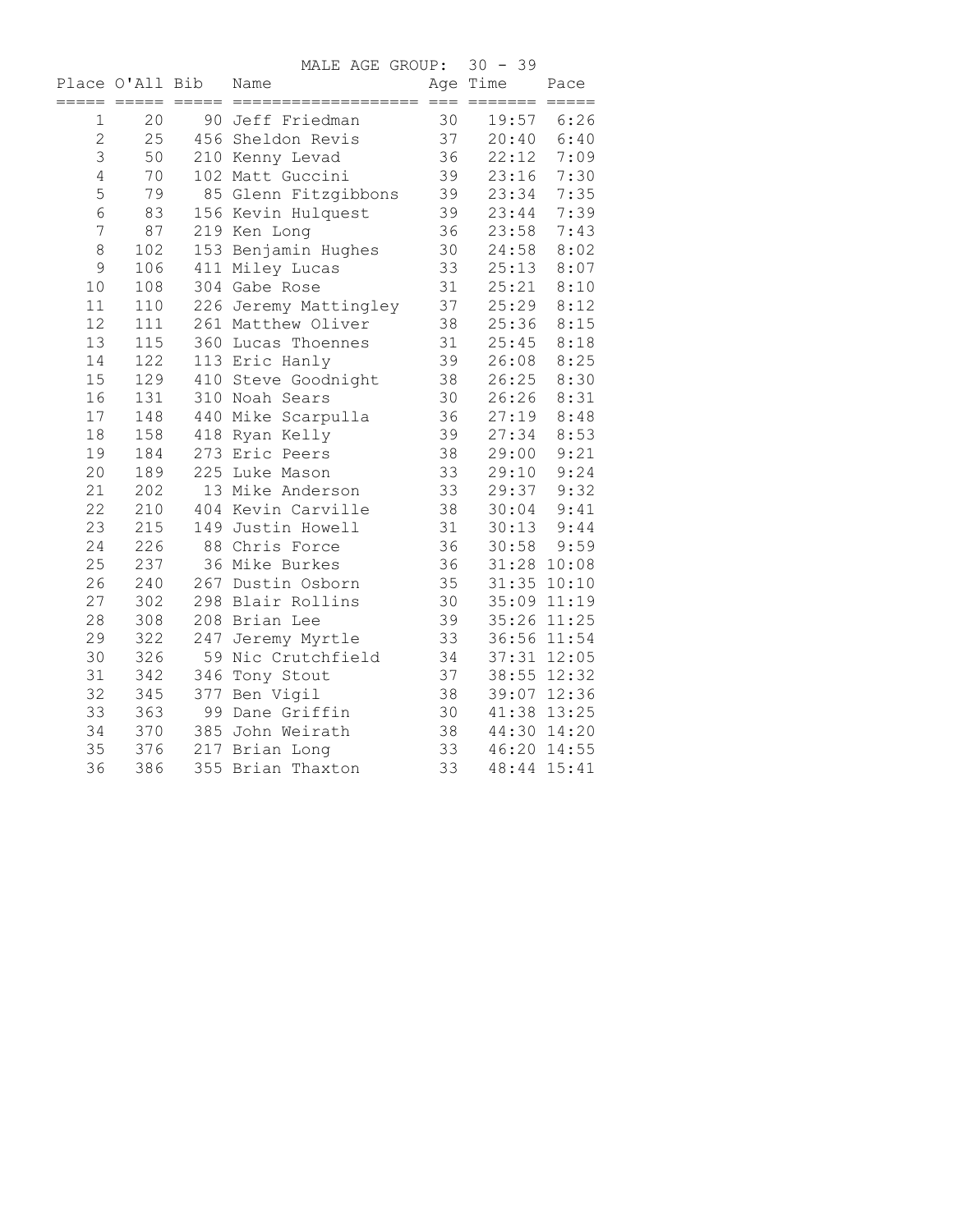|                |                                    |                     | FEMALE AGE GROUP:           |        | $40 - 49$              |                       |
|----------------|------------------------------------|---------------------|-----------------------------|--------|------------------------|-----------------------|
| =====          | Place O'All Bib<br>$=$ $=$ $=$ $=$ | $=$ $=$ $=$ $=$ $-$ | Name<br>=================== | $===$  | Age Time<br>$=$ ====== | Pace<br>$== == == ==$ |
| 1              | 43                                 |                     | 152 Aimee Hoyt              | 41     | 21:51                  | 7:02                  |
| $\overline{2}$ | 47                                 |                     | 94 Mary Gonzales            | 46     | 22:03                  | 7:06                  |
| 3              | 59                                 |                     | 211 Karah Levely-Rinald     | 40     | 22:35                  | 7:16                  |
| $\overline{4}$ | 97                                 |                     | 130 Janette Haynie          | 42     | 24:30                  | 7:54                  |
| 5              | 98                                 |                     | 307 Elizabeth Schnittke     | 44     | 24:32                  | 7:54                  |
| 6              | 103                                |                     | 32 Trish Brown              | 46     | 25:03                  | 8:04                  |
| 7              | 107                                |                     | 188 Rochelle Kriegshaus     | 47     | 25:16                  | 8:08                  |
| 8              | 118                                |                     | 241 Jan Meister             | 49     | 25:59                  | 8:22                  |
| 9              | 136                                |                     | 97 Crystal Gray             | 41     | 26:48                  | 8:38                  |
| 10             | 141                                |                     | 295 Kelly Rienks            | 44     | 26:56                  | 8:40                  |
| 11             | 144                                |                     | 297 Kathy Rodgers           | 45     | 27:01                  | 8:42                  |
| 12             | 149                                |                     | 2 Angela Amans              | 41     | 27:22                  | 8:49                  |
| 13             | 157                                |                     | 234 Heather McKim           | 41     | 27:30                  | 8:51                  |
| 14             | 167                                |                     | 342 Jennifer Stewart        | 42     | 28:06                  | 9:03                  |
| 15             | 181                                |                     | 274 Jennifer Peers          | 40     | 28:50                  | 9:17                  |
| 16             | 186                                |                     | 114 Jennifier Hanly         | 40     | 29:08                  | 9:23                  |
| 17             | 188                                |                     | 20 Jami Ascherman           | 49     | 29:09                  | 9:23                  |
| 18             | 192                                |                     | 111 Amy Hand                | 43     | 29:14                  | 9:25                  |
| 19             | 198                                |                     | 283 Erica Price             | 40     | 29:32                  | 9:31                  |
| 20             | 201                                |                     | 47 Kristin Coakley          | 40     | 29:35                  | 9:32                  |
| 21             | 214                                |                     | 453 Kathryn Herrera         | $4\,8$ | 30:06                  | 9:42                  |
| 22             | 219                                |                     | 5 Lori Andersen             | 45     | 30:33                  | 9:50                  |
| 23             | 228                                |                     | 328 Kellie Starritt         | 45     |                        | 31:07 10:01           |
| 24             | 231                                |                     | 142 Janis Hoppe             | 46     |                        | 31:13 10:03           |
| 25             | 238                                |                     | 27 Claudine Bogart          | 43     |                        | 31:31 10:09           |
| 26             | 253                                |                     | 376 Rose Varner             | 48     |                        | 32:13 10:23           |
| 27             | 260                                |                     | 243 Leslie Modrick          | 44     |                        | 32:31 10:28           |
| 28             | 292                                |                     | 227 Laura Mattingley        | 41     |                        | 34:31 11:07           |
| 29             | 294                                |                     | 53 Paula Cooper             | 46     |                        | 34:55 11:15           |
| 30             | 310                                |                     | 289 Sheila Reiner           | 43     |                        | 36:04 11:37           |
| 31             | 327                                |                     | 248 Natasha Nelson          | 42     |                        | 37:32 12:05           |
| 32             | 329                                |                     | 29 Amy Bratteli             | 43     |                        | 37:45 12:09           |
| 33             | 339                                |                     | 22 Karol Austin             | 49     | 38:39 12:27            |                       |
| 34             | 346                                |                     | 282 Grace Poteet            | 43     |                        | 39:12 12:37           |
| 35             | 353                                |                     | 349 Cori Sturgeon           | 42     |                        | 40:08 12:55           |
| 36             | 356                                |                     | 259 Pauline Oleson          | 49     |                        | 40:30 13:03           |
| 37             | 368                                |                     | 216 Sarah Likes             | 44     |                        | 43:23 13:58           |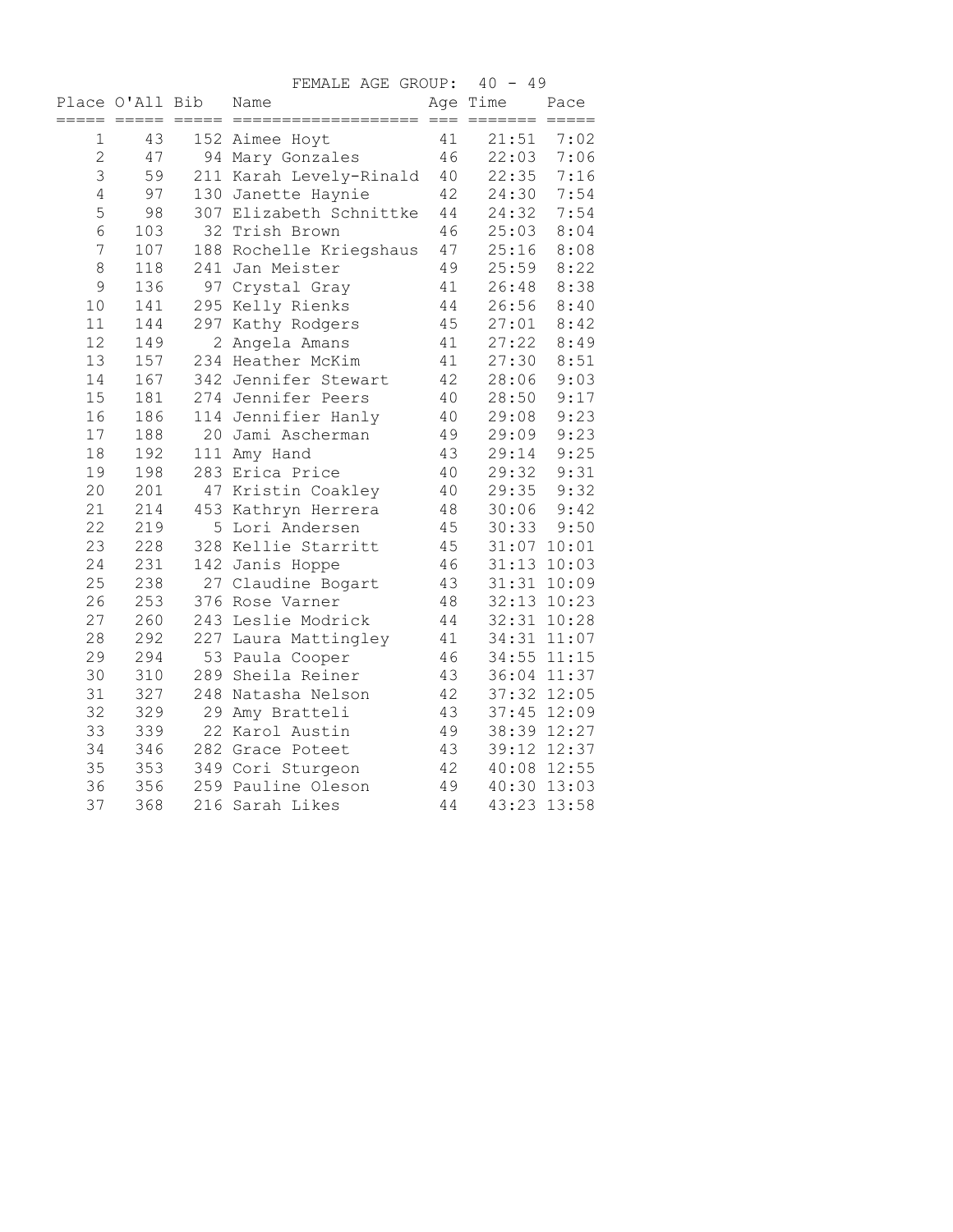|                |                 | MALE AGE GROUP: 40 - 49 |    |               |                |
|----------------|-----------------|-------------------------|----|---------------|----------------|
|                | Place O'All Bib | Name                    |    | Age Time      | Pace           |
|                |                 |                         |    |               |                |
| 1              | 24              | 421 Sean Colter         | 45 |               | $20:23$ $6:34$ |
| $\mathbf{2}$   | 41              | 81 Jerry Fay            |    | 47 21:45 7:00 |                |
| 3              | 48              | 448 John Turner         |    | 44 22:06      | 7:07           |
| $\sqrt{4}$     | 60              | 263 Brian Omerigic      | 42 | 22:38         | 7:17           |
| 5              | 61              | 178 Joel Kincaid        | 45 | 22:44         | 7:19           |
| $6\,$          | 63              | 430 Tim Coit            | 47 | 22:53         | 7:22           |
| $\overline{7}$ | 66              | 308 Thom Seagren        | 48 | 22:58         | 7:24           |
| $\,8\,$        | 73              | 207 Ted Leblow          | 44 | 23:21         | 7:31           |
| 9              | 76              | 455 Greg Nelson         | 49 | 23:24         | 7:32           |
| 10             | 81              | 369 Jay Valentine       | 47 | 23:38         | 7:37           |
| 11             | 88              | 41 Joe Carr             | 43 | 24:01         | 7:44           |
| 12             | 105             | 73 Eric Downing         | 43 | 25:08         | 8:06           |
| 13             | 125             | 93 Jerome Gonzales      | 48 | 26:16         | 8:28           |
| 14             | 133             | 290 Armando Renteria    | 43 | 26:31         | 8:33           |
| 15             | 137             | 169 Ford Keeler         | 49 | 26:50         | 8:38           |
| 16             | 182             | 333 Bill Steele         | 47 | 28:57         | 9:19           |
| 17             | 193             | 119 Joe Hatfield        | 43 | 29:15         | 9:25           |
| 18             | 203             | 215 Ted Lielkoks        | 46 |               | 29:39 9:33     |
| 19             | 207             | 143 John Hoppe          | 47 |               | 29:44 9:34     |
| 20             | 254             | 112 Mark Hand           | 46 |               | 32:16 10:24    |
| 21             | 264             | 344 Tim Stewart         | 46 | 32:49 10:34   |                |
| 22             | 274             | 17 Joel Arellano        | 41 |               | 33:20 10:44    |
| 23             | 307             | 316 Michael Simpson     | 45 |               | 35:20 11:23    |
| 24             | 321             | 98 Jim Gray             | 41 |               | 36:56 11:54    |
| 25             | 324             | 228 Andrew McBride      | 48 |               | 37:01 11:55    |
| 26             | 340             | 9 Kelly Anderson        | 47 |               | 38:51 12:31    |
| 27             | 343             | 358 Larry Thigpen       | 42 |               | 39:00 12:34    |
| 28             | 347             | 280 Bill Poteet         | 46 |               | 39:13 12:38    |
| 29             | 351             | 139 Duane Hoff Jr.      | 43 |               | 39:43 12:47    |
|                |                 | FEMALE AGE GROUP:       |    | $50 - 59$     |                |

|              |                 |        | FEMALE AGE GROUP: 50 - 59 |       |             |       |
|--------------|-----------------|--------|---------------------------|-------|-------------|-------|
|              | Place O'All Bib |        | Name                      |       | Age Time    | Pace  |
|              |                 | ------ | ------------------        | $===$ | =======     |       |
| $\mathbf{1}$ | 146             |        | 431 Bridget Marshall      | 55    | 27:06       | 8:44  |
| $\mathbf{2}$ | 177             |        | 124 Kim Haupt             | 50    | 28:31       | 9:11  |
| 3            | 195             |        | 220 Sandra Mallory        | 54    | 29:23       | 9:28  |
| $\sqrt{4}$   | 196             |        | 78 Theresa Englbrecht     | 51    | 29:24       | 9:28  |
| 5            | 204             |        | 185 Diane Krieg           | 54    | 29:39       | 9:33  |
| 6            | 205             |        | 71 Shelley Doggett        | 55    | 29:41       | 9:34  |
| 7            | 251             |        | 398 Adrienne Withrow      | 50    | 32:12 10:22 |       |
| 8            | 272             |        | 237 Pam McLaughlin        | 51    | 33:11 10:41 |       |
| 9            | 281             |        | 34 Cathy Burkes           | 55    | 33:38       | 10:50 |
| 10           | 283             |        | 412 Juanita Mancuso       | 57    | 33:50 10:54 |       |
| 11           | 284             |        | 395 Lynn Wilson           | 50    | 33:53 10:55 |       |
| 12           | 295             |        | 198 Pj Larson             | 56    | 34:56 11:15 |       |
| 13           | 311             |        | 42 Lisa H Carroll         | 54    | 36:05 11:37 |       |
| 14           | 323             |        | 229 Ginny McBride         | 55    | 37:01       | 11:55 |
| 15           | 331             |        | 348 Patti Stubler         | 54    | 37:50 12:11 |       |
| 16           | 354             |        | 104 Debbie Guevin         | 50    | 40:11 12:56 |       |
| 17           | 372             |        | 148 Dorinda Howell        | 53    | 44:33 14:21 |       |
| 18           | 389             |        | 147 Therese Houk          | 52    | 49:06 15:49 |       |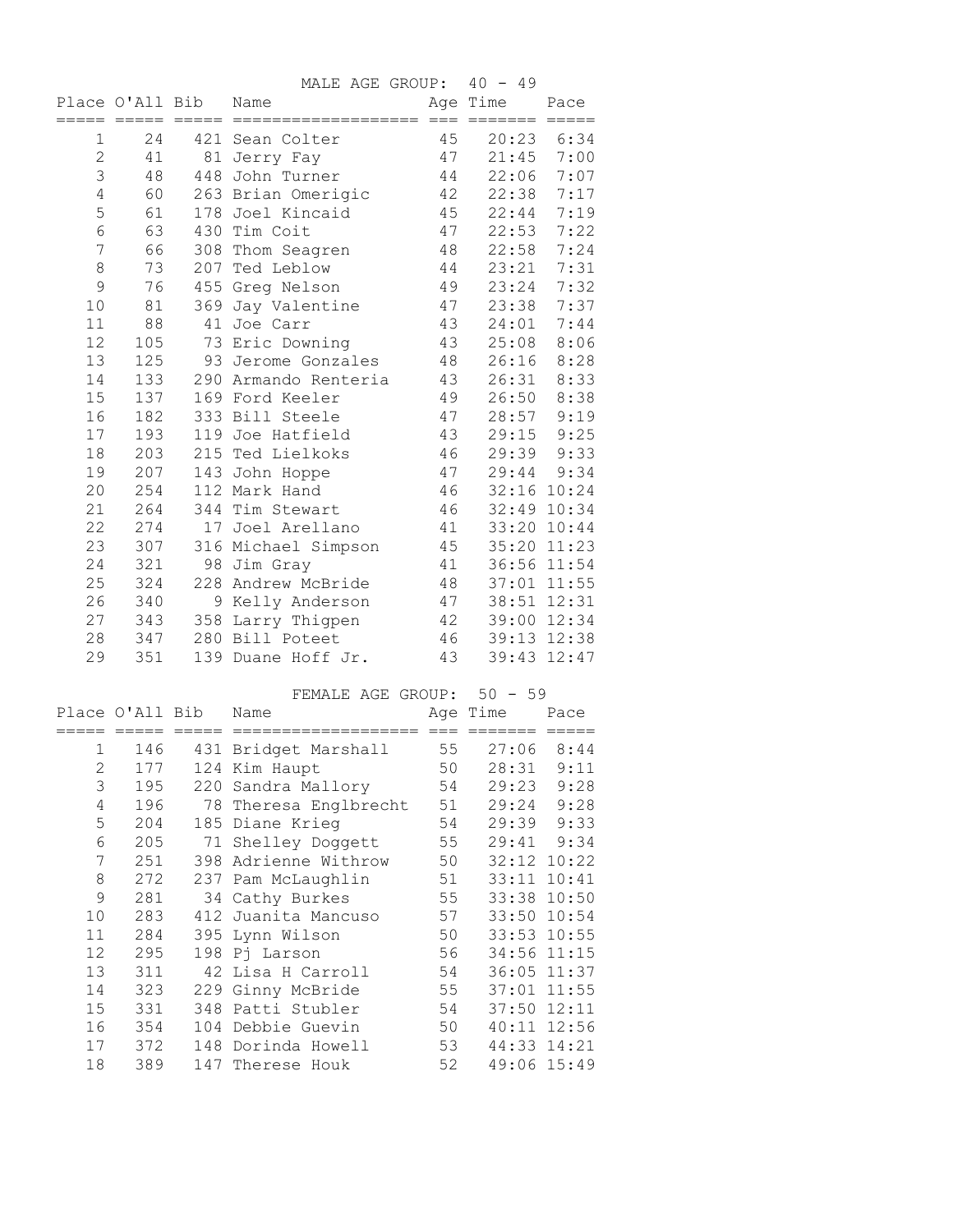|                  |                 |                     | MALE AGE GROUP: 50 - 59            |          |             |                            |
|------------------|-----------------|---------------------|------------------------------------|----------|-------------|----------------------------|
|                  | Place O'All Bib |                     | Name                               |          | Age Time    | Pace                       |
| =====            |                 |                     |                                    |          | =======     | $=====$                    |
| 1                | 40              |                     | 236 Jim McLaughlin                 | 50       | 21:43       | 7:00                       |
| $\mathbf{2}$     | 45              |                     | 407 Robert Lopez                   | 58       | 21:53       | 7:03                       |
| $\mathfrak{Z}$   | 65              |                     | 432 David Nock                     | 56       | 22:57       | 7:24                       |
| $\sqrt{4}$       | 84              |                     | 31 Chet Brown                      | 55       | 23:49       | 7:40                       |
| 5                | 86              |                     | 306 Jay Scheevel                   | 56       | 23:55       | 7:42                       |
| 6                | 91              |                     | 126 Samuel Haupt                   | 51       | 24:14       | 7:48                       |
| $\boldsymbol{7}$ | 104             |                     | 330 Marshall Steel                 | 53       | 25:06       | 8:05                       |
| 8                | 116             |                     | 136 Louie Herrera                  | 53       | 25:57       | 8:21                       |
| $\mathsf 9$      | 121             |                     | 347 Gary Stubler                   | 54       | 26:08       | 8:25                       |
| $10$             | 132             |                     | 21 Daniel Ashurst                  | 50       | 26:31       | 8:32                       |
| 11               | 155             |                     | 177 Douglas Keyston                | 58       | 27:28       | 8:51                       |
| 12               | 156             |                     | 69 Brad Doggett                    | 55       | 27:28       | 8:51                       |
| 13               | 163             |                     | 167 Mark Kadnuck                   | 50       | 27:53       | 8:59                       |
| 14               | 212             |                     | 452 Rudy Dores                     | 54       | 30:04       | 9:41                       |
| 15               | 225             |                     | 389 Dan Williams                   | 51       | 30:58       | 9:58                       |
| 16               | 234             |                     | 286 Tom Reece                      | 50       |             | 31:23 10:06                |
| 17               | 235             |                     | 103 Dan Guevin                     | 50       |             | 31:25 10:07                |
| 18               | 245             |                     | 196 Randy Larsen                   | 59       |             | 31:52 10:16                |
| 19               | 270             |                     | 131 Jim Hazelhurst                 | 53       |             | 33:06 10:40                |
| 20               | 337             |                     | 146 Richard Houk                   | 55       |             | 38:34 12:25                |
| 21               | 382             |                     | 80 Eric Favier                     | 57       |             | 47:01 15:08                |
|                  |                 |                     |                                    |          |             |                            |
|                  |                 |                     | FEMALE AGE GROUP: 60 - 69          |          |             |                            |
|                  | Place O'All Bib |                     | Name                               |          | Age Time    | Pace                       |
| 1                | 140             |                     | 256 Liz Norris                     | 60 —     |             | 26:54 8:40                 |
|                  |                 |                     |                                    |          |             |                            |
|                  |                 |                     |                                    |          |             |                            |
| $\mathbf{2}$     | 224             |                     | 272 Mary Parsons                   | 62       |             | $30:58$ $9:58$             |
| 3                | 230             |                     | 164 Camille Jestrovich             | 60       |             | 31:13 10:03                |
| $\overline{4}$   | 291             |                     | 166 Vicki Jones                    | 60       |             | 34:29 11:06                |
| 5                | 335             |                     | 84 Jane Findlay                    | 66       |             | 38:26 12:22                |
| 6                | 358             |                     | 315 Kandy Sidanycz                 | 68       |             | 40:49 13:09                |
| 7                | 381             |                     | 55 Diane Cox                       | 65       |             | 46:50 15:05                |
|                  |                 |                     |                                    |          |             |                            |
|                  |                 |                     | MALE AGE GROUP: 60 - 69<br>Name    | Aqe      |             | Pace                       |
|                  | Place O'All Bib |                     |                                    |          | Time        |                            |
| 1                | 32              |                     | 392 David Wilson                   | 63       | 21:06       | 6:48                       |
| $\overline{2}$   | 99              |                     | 338 Bob Stepan                     | 61       | 24:34       | 7:55                       |
| 3                | 109             |                     | 353 Rick Taggart                   | 63       | 25:23       | 8:10                       |
| $\sqrt{4}$       | 213             |                     | 63 Steven Defeyter                 | 62       | 30:04       | 9:41                       |
| 5                | 220             |                     | 160 Paul Jacquez                   | 60       | 30:33       | 9:50                       |
| 6                | 242             |                     | 262 Melvin Oliver                  | 68       | 31:38 10:11 |                            |
| 7                | 262             |                     | 106 Bernie Haey                    | 61       | 32:48 10:34 |                            |
| 8                | 267             |                     | 270 Brian Parsons                  | 63       | 32:51 10:35 |                            |
| 9                | 338             |                     | 158 John Hunerjager                | 64       |             | 38:38 12:26                |
| $10$             | 373             |                     | 56 John Cox                        | 65       |             | 45:03 14:30                |
| 11               | 387             |                     | 255 Daniel Norris                  | 62       |             | 48:52 15:44                |
|                  |                 |                     |                                    |          |             |                            |
|                  |                 |                     | FEMALE AGE GROUP: 70 - 99          |          |             |                            |
|                  | Place O'All Bib |                     | Name                               |          | Age Time    | Pace                       |
| ====             | $= = = = = =$   | $=$ $=$ $=$ $=$ $=$ | =============                      | $===$    |             | $=====$                    |
| 1<br>2           | 269<br>330      |                     | 400 Mary Young<br>181 Shanna Kokal | 70<br>70 |             | 33:02 10:38<br>37:47 12:10 |